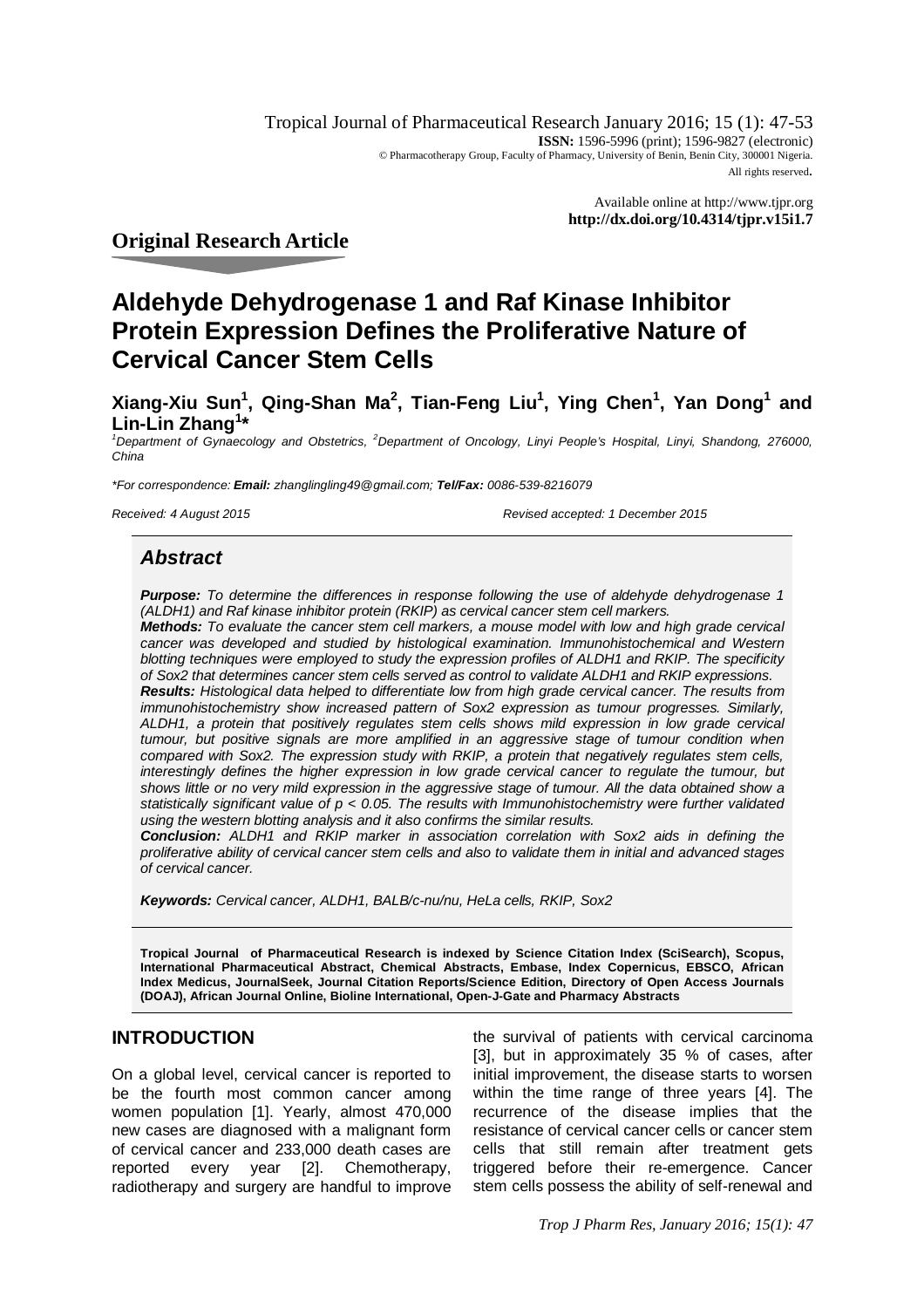differentiation to form matured cancer cells that are linked with tumour initiation, metastasis and recurrence [5]. The role of cancer stem cells was first identified in leukemias and later, were identified in solid tumours like brain [6], colon [7] and also in cervical cancers [8].

The field research area of cancer stem cells is a newly developing field and identifying these cells is tricky at present. Most of the normal stem cell markers cannot effectively guide in the specific identification of cancer stem cells because it emerged from a specific mutation that takes place in stem cell population. Comparing the novel markers that show the under-expression and up-regulation in cancerous activity, helps to refine and identify the proliferative cancer stem cells. Aldehyde dehydrogenases (ALDH) are NAD(P)<sup>+</sup> dependent detoxifying enzymes that determines cell survival ability was initially identified established as a stem cell marker in haematopoietic stem cells [9]. A high expression of ALDH can also used to distinguish neural stem cells [10]. The ALDH activity can also be a useful cancer stem cell marker because it determines metastasis and cell survival [11]. It is successfully used as a stem cell marker for many cancer types including cervical cancer [12]. The current study defines the role of ALDH as a cancer stem cell marker that vary among different cancer types and also within the same tumour cell lines [13]. The Raf kinase inhibitor protein (RKIP) was identified as a metastasis suppressor in many tumour types like in prostate cancer [14], colorectal cancer [15] and in cervical cancer [16]. But these markers suffer from poor prognosis in cervical cancer, as well as in other cancer types [17,18]. In this paper, we have selected a pair of over-expression and underexpression markers namely ALDH and RKIP, to understand the proliferative nature of cancer stem cells in a cervical cancer mice model so that a precise identification is achieved.

## **EXPERIMENTAL**

#### **Animals**

The animals were handled following the guidelines for using experimental animals [19]. For experimental purpose, the female strain of nude athymic mice (BALB/c-nu/nu), aged 8 weeks was uniformly chosen. The HeLa cells grown in a serum free medium were dissociated to obtain individual cells. The cells were then resuspended in 100 μl of FBS and growth factorfree DMEM at a cell density of 1  $\times$  10<sup>5</sup> cells [8]. The obtained cells were then injected

subcutaneously into the left and right flanks [8]. The injected athymic mice were monitored and provided water, feed and maintained in dust free laboratory condition [20] for eight weeks. The tumour samples were collected in initial development stage of the tumour initiation (on the 4th week) and in the aggressive stage of the tumour condition (on the 8th week) by scarifying the mice using standard procedure [21].

#### **Immunohistochemistry**

For performing immunohistochemistry, the tissue sections were initially fixed in 10 % formalin solution, and after dehydration and clearing, the tissues were paraffin embedded. The tissue sections were then subjected to microtome sectioning of size 6 µm. The sections were then carefully placed on glass slides and were deparaffinized and then rehydrated. The endogenous peroxidase activity was blocked by immersing the sections in freshly prepared 10 %  $H<sub>2</sub>O<sub>2</sub>$  and 10 % Methanol with 1X PBS for 20 mins. Trypsin treatment (0.1 % trypsin in 0.1 %  $CaCl<sub>2</sub>$ ) was maintained for 10 min to cleave the protein cross link, so as to assess the antigen and epitope. The non-specific antigens were blocked using 4 % of BSA and then were incubated with suitable primary antibody (Anti-ALDH1 antibody, Abcam (EP1933Y); Anti-Sox2 antibody, Abcam (ab92494); anti-RKIP Antibody, Santa cruz (SC-28837) overnight at 4  $^{\circ}$ C. After incubation, the sections were thoroughly washed with 1X PBS and latter incubated with a suitable secondary antibody for 30 min at room temperature. After washing the non-specific binding, the sections were stained with DAB (diaminobenzidine) Kit.

### **Western blot analysis**

The samples from normal tissue, initial stage and samples from advanced stages of cervical cancer were dissected and the protein samples were prepared from the cell lysate. The cellular proteins were resolved in 12 % SDS-PAGE gel by following the protocol as described [22]. The protein in the gel was then transferred to the PVDF membrane. After blocking the membrane overnight at 4 ºC, they were incubated with an appropriate dilution of the primary antibody (Anti-ALDH1 antibody, Abcam (EP1933Y); Anti-Sox2 antibody, Abcam (ab92494); anti-RKIP Antibody, Santa cruz (sc-28837) according to the manufacturer's instruction. The membranes were then incubated with the suitable secondary antibody of dilution concentration (1:3000). After following washing, the membrane was developed to obtain the signal.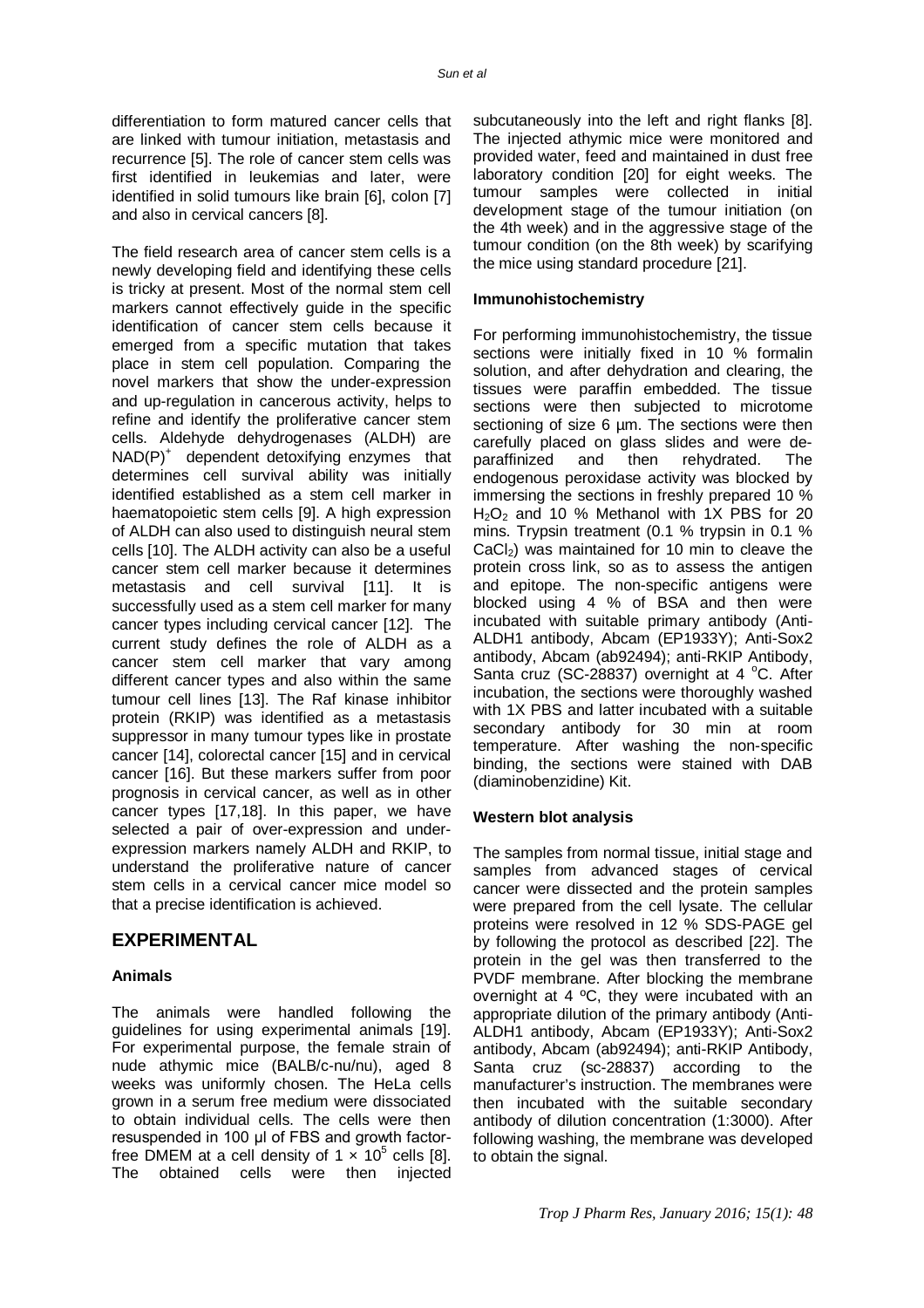#### **Statistical analysis**

The results are presented as mean  $\pm$  standard deviation (SD) and were analysed by analysis of variance (ANOVA). The software used for the analysis was Microsoft Office Excel 2007. *P* < 0.05 was considered statistically significant.

## **RESULTS**

#### **Mice model to study cervical cancer**

Studies carried out with the cell lines of cervical cancer to find out new markers of cancer stem cells varies in result even within a particular tumour cell line and it requires different understanding [13]. Therefore, studying and assessing the cancer stem cells markers in an identical animal model was more valuable. Cervical cancer was developed in the *in vivo* model of mice as described in the materials and methods.

After injection with HeLa cells, the mice developed the initial stage of cervical cancer on the 4th week and more advanced stages of the tumour on the 8th week of post injection as visualized in the histological sections (Fig 1). The histology of the normal cervical tissue sections shows the regular arrangement of a cellular pattern with less cell density (Fig 1A). As the tumour starts to developed, the proliferative cells starts to increase during the initial stage on the 4th week (Fig 1B) and reach its maximum during the advance stage of cervical cancer (Fig 1C).

#### **Comparing Sox 2 expression with ALDH and RKIP**

The Sox2 expression was tightly correlated linked with the progression of many human malignancies [23] and it was effectively used in breast cancer and glioblastoma as a cancer stem cell marker [24,25]. The correlation association between Sox2 expression with cervical cancer stem cell population is also well documented [23]. Another interesting correlation is that the depletion in Sox2 expression is linked with the reduction of the transformational properties of the cell [26]. In this study, we used the Sox2 as a standard maker to determine the role of ALDH and RKIP in determining the proliferation ability of cervical cancer stem cells.

Immunohistochemical analysis of normal cervical tissue shows limited positive cells for Sox 2 expression (Fig 2A). As the tumour progressed, the population of Sox2 positive cells shows concurrent increase in number by the 4th week of the initial stage of cervical cancer (Fig 2B) and their expression reached its maximum on the 8th week of the advanced stage of the cervical cancer  $(p < 0.05)$  (Fig 2C). Similarly, the ALDH1 expression also shows high-regulated expression as the tumour progressed (Fig 2D-F).

The proposition of ALDH1 positive cells were limited in normal tissue (Fig 2D) and their expression starts to increase in the primary stage of cancer (Fig 2E).



**Figure 1:** Mice model with low and high grade cervical cancer. A. Histological section of normal cervical tissue which shows regular arrangement of cells B. Histology of low grade cervical tumour with moderate cell proliferation. C. Histology of high grade cervical tumour with extreme cell proliferation. Scale Bar = 50µm size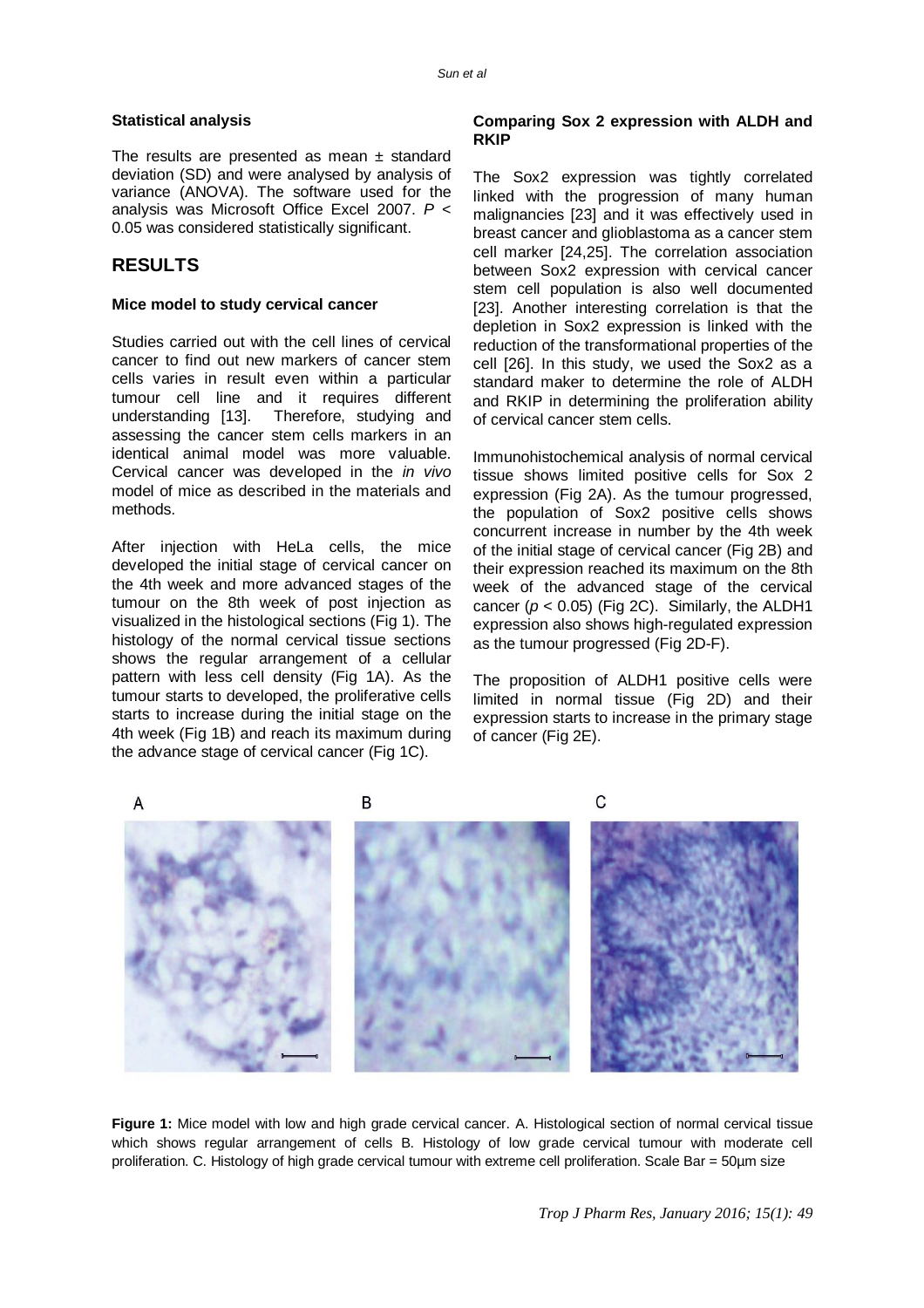As the tumour progressed to a severe stage on the 8th week, the ALDH1 expression shows the maximum extent ( $p < 0.05$ ). The study was further extended to find out the positive regulation of RKIP in tumour regulation. In the control tissue, the RKIP directs higher expression (Fig 2G) and acts as positive regulator that keeps check on the tumour progression. Interestingly, in the initial stage of the tumour, their expression gets up-regulated (Fig 2H) but in the advanced stage of the tumour development, their expression gets down-regulated as expected (*p*  $< 0.05$ ) (Fig 2I).

#### **Western blotting results**

For better understanding of the correlation that the Sox2 expression has with ALDH1 and RKIP, the immunohistochemical data was further validated using western blotting analysis.



**Figure 2:** Upregulation of Sox2 expression correlate with ALDH1 and RKIP expression. A. Image represents the normal cervical tissue with less expression of Sox2 protein. B. Low grade cervical tumour shows mild expression of Sox2. C. High grade tumour with over expression of Sox2. D. Control tissue with little expression of ALDH1 protein. E. initial stage of cervical cancer with average expression pattern of ALDH1. F. advance stage of cervical cancer with more expression of ALDH1. G. Normal cervical tissue with moderate expression of RKIP. H. Low grade cervical tumour showing higher expression of RKIP protein. I. High grade tumour with little or no expression of RKIP protein. Scale Bar = 100µm size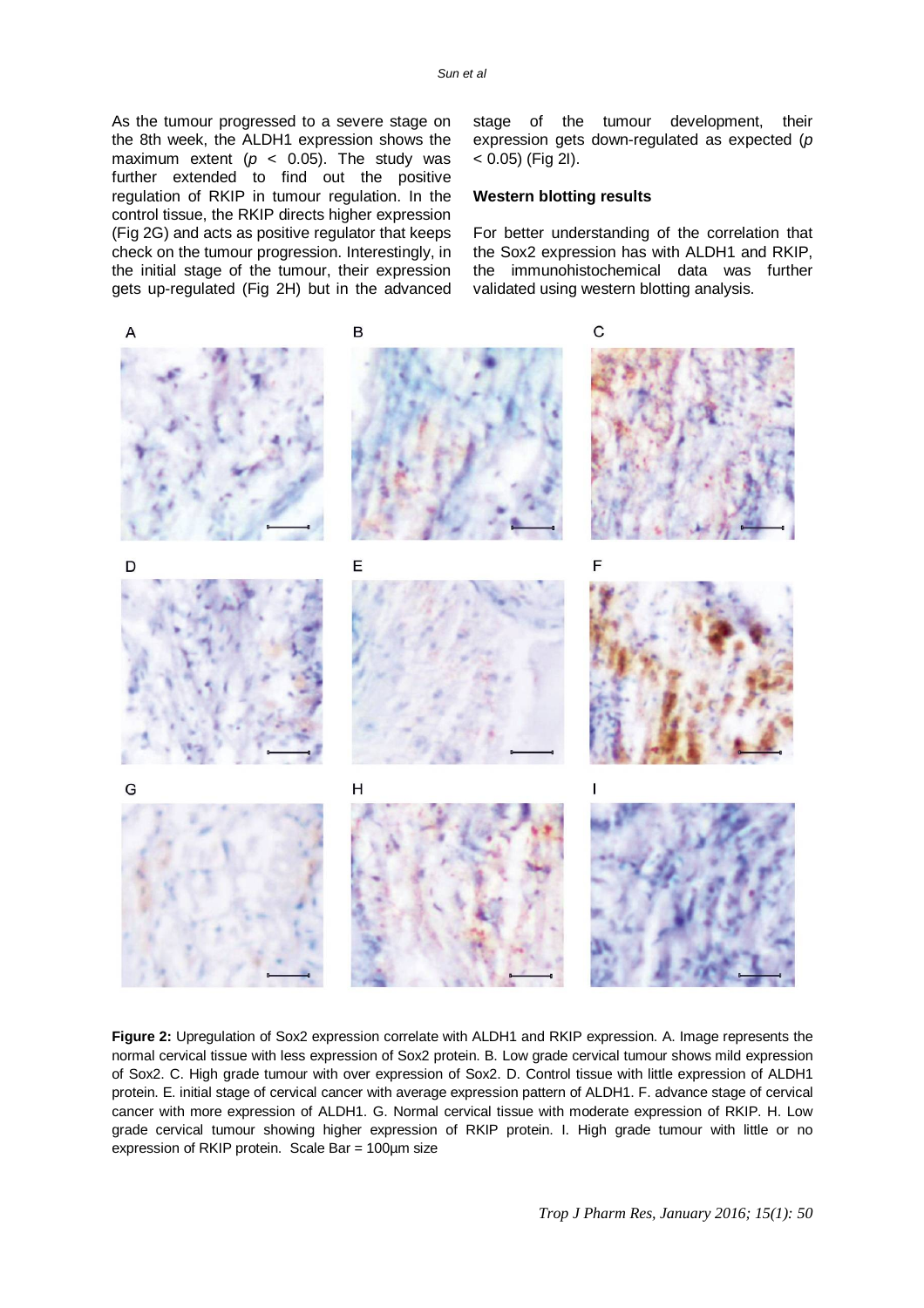*Sun et al*



**Figure 3:** Validation of Sox2, ALDH1 and RKIP expression by western blot analysis. Lane 1 represents the Sox2 expression in normal cervical tissue. Lane 2 shows the Sox2 protein expression in low grade cervical tumour. Lane 3 specifies Sox2 protein expression in high grade cervical tumour. Lane 4 shows ALDH1 expression in normal cervical tissue. Lane 5 represents ALDH1 expression in initial cervical tumour. Lane 6 represents ALDH1 expression in high proliferative cervical tumour. Lane 7 represents the RKIP expression in normal cervical tissue. Lane 8 shows the RKIP protein expression in low grade cervical tumour. Lane 9 specifies RKIP protein expression in high grade cervical tumour. β-Actin was used as a loading control

The results with western blotting analysis demonstrate shows that the protein expression profile of Sox2 dramatically increased as the tumour progressed as shown in first three lanes of Fig 3. Similarly, increased the up regulated expression of ALDH1 with significant enhancement of ALDH1 expression in the advanced stage of the cervical cancer was noted as shown in lane four to six of Fig 3. But when compared with the control tissue, we observed that the RKIP expression showed elevated expression profile in the initial stage of the tumour and down-regulated latter in the advance stage of the tumour progression development as shown in lane seven to nine of Fig 3.

# **DISCUSSION**

The connections between stem cell markers with different pathological conditions of cancer were still poorly investigated. Recently it was revealed that new stem cell markers emerged while studying the process of tumour initiation and progression [27]. The present study was carried out with a well-documented stemness associated marker named Sox2 [23]. Using this standard marker, we evaluated assess the expression of ALDH1 and RKIP which are less sensitive markers, in different *in vivo* pathological conditions.

In recent studies of prostate cancer, the expression of ALDH1 shows relatively lower expression instead of high expression, but the result with other isoforms of ALDH remains the same [28]. Thus the results with ALDH1 are needed to be validated further; especially in their *in vivo* condition. In our study, the mice model responded well in the tumour formation and it formed low grade as well as higher grade tumours (Fig 1B,C) that helps to study the function of different proteins in tumour progression. The results obtained with an immunohistochemical against ALDH1, shows extensively high label proliferative cells in the advance stage of cervical cancer (Fig 2F) and the obtained result was consistent reliable with previously already reported data [12]. The higher the population of ALDH1 positive cells, the more revealed is their role in tumourigenicity and metastasis and their correlation is parallel with the cervical cancer stem cells that are identified using Sox2 (Fig 2A-C). The study of RKIP expression in various grade of tumour, reveals that in the initial stages of the tumour, the RKIP has a control over tumour development with higher expression (Fig 2H), but at the higher grade of the tumour their control over the tumour was relaxed with lower expression (Fig 2I). Comparing the results along with Sox2, the higher expression upregulated profile of ALDH1 and lower expression of RKIP might also be involved in the pathogenesis of cervical cancer.

## **CONCLUSION**

The expression pattern of ALDH1 and RKIP are tightly regulated in cancer stem cells in advanced stages of cervical cancer but they show disordered expression in initial stages of cervical cancer.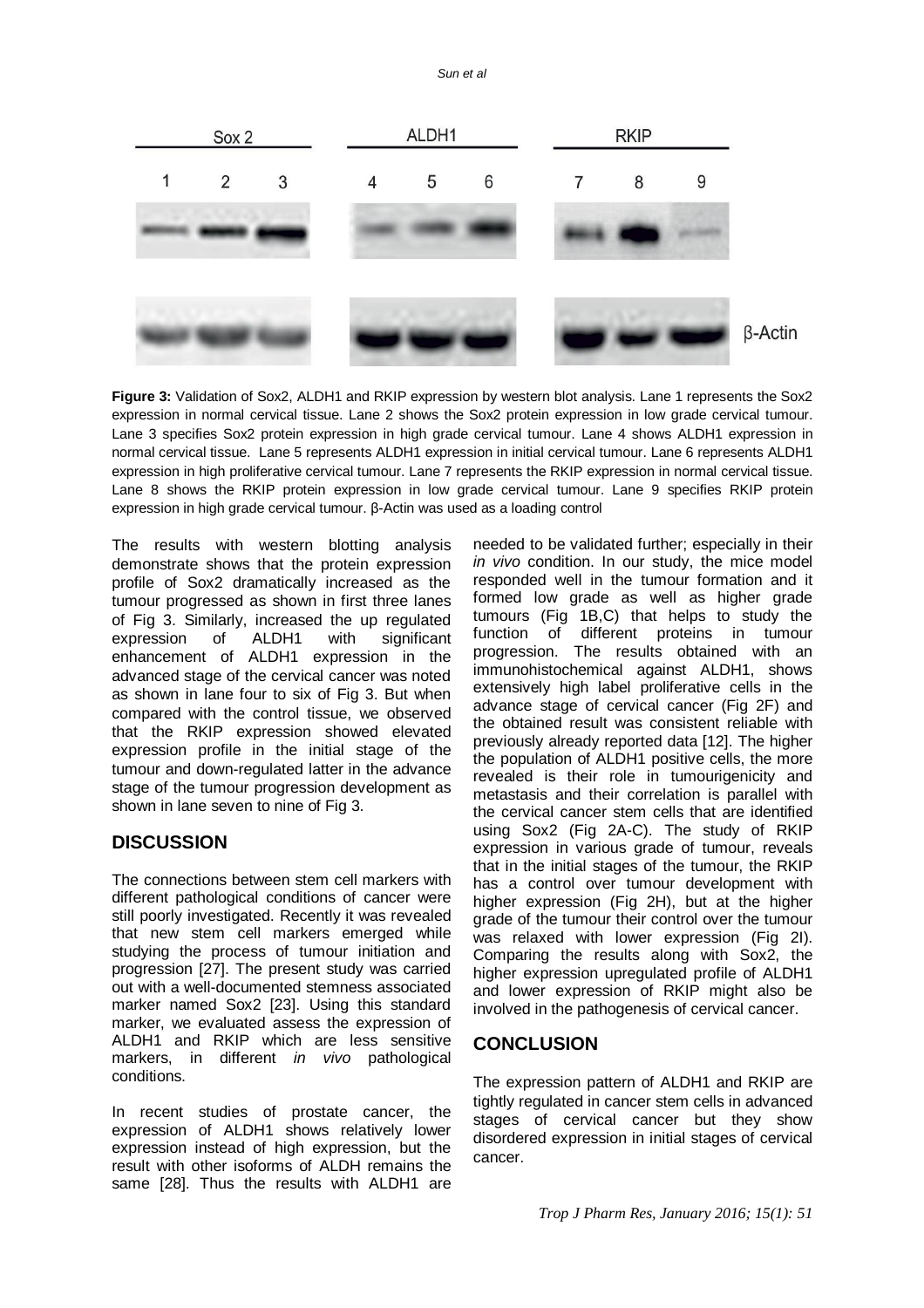## **ACKNOWLEDGEMENT**

The authors sincerely thank all who supported this work.

## **REFERENCES**

- *1. Minorics R, Bózsity N, Molnár J, Wölfling J, Mernyák E, Schneider G, Ocsovszki I, Zupkó I. A molecular understanding of d‐homoestrone‐induced G2/M cell cycle arrest in HeLa human cervical carcinoma cells. Journal of cellular and molecular medicine 2015;*
- *2. Wang X, Tang S, Le S-Y, Lu R, Rader JS, Meyers C, Zheng Z-M. Aberrant expression of oncogenic and tumor-suppressive microRNAs in cervical cancer is required for cancer cell growth. PloS one 2008; 3: e2557.*
- *3. Green JA, Kirwan JM, Tierney JF, Symonds P, Fresco L, Collingwood M, Williams CJ. Survival and recurrence after concomitant chemotherapy and radiotherapy for cancer of the uterine cervix: a systematic review and meta-analysis. The Lancet 2001; 358: 781-786.*
- *4. Pectasides D, Kamposioras K, Papaxoinis G, Pectasides E. Chemotherapy for recurrent cervical cancer. Cancer treatment reviews 2008; 34: 603-613.*
- *5. Ichim CV, Wells RA. First among equals: the cancer cell hierarchy. Leukemia & lymphoma 2006; 47: 2017-2027.*
- *6. Mao X-g, Guo G, Wang P, Zhang X, Xue X-y, Zhang W, Fei Z, Jiang X-f, Yan M. Maintenance of critical properties of brain tumor stem-like cells after cryopreservation. Cellular and molecular neurobiology 2010; 30: 775-786.*
- *7. Su YJ, Lai HM, Chang YW, Chen GY, Lee JL. Direct reprogramming of stem cell properties in colon cancer cells by CD44. The EMBO journal 2011; 30: 3186-3199.*
- *8. López J, Poitevin A, Mendoza-Martínez V, Pérez-Plasencia C, García-Carrancá A. Cancer-initiating cells derived from established cervical cell lines exhibit stemcell markers and increased radioresistance. BMC cancer 2012; 12: 48.*
- *9. Storms RW, Trujillo AP, Springer JB, Shah L, Colvin OM, Ludeman SM, Smith C. Isolation of primitive human hematopoietic progenitors on the basis of aldehyde dehydrogenase activity. Proceedings of the National Academy of Sciences 1999; 96: 9118-9123.*
- *10. Corti S, Locatelli F, Papadimitriou D, Donadoni C, Salani S, Del Bo R, Strazzer S, Bresolin N, Comi GP. Identification of a primitive brain–derived neural stem cell population based on aldehyde dehydrogenase activity. Stem cells 2006; 24: 975-985.*
- *11. Charafe-Jauffret E, Ginestier C, Iovino F, Tarpin C, Diebel M, Esterni B, Houvenaeghel G, Extra J-M, Bertucci F, Jacquemier J. Aldehyde dehydrogenase 1– Positive cancer stem cells mediate metastasis and poor clinical outcome in inflammatory breast cancer. Clinical Cancer Research 2010; 16: 45-55.*
- *12. Su Y, Qiu Q, Zhang X, Jiang Z, Leng Q, Liu Z, Stass SA, Jiang F. Aldehyde dehydrogenase 1 A1–positive cell*

*population is enriched in tumor-initiating cells and associated with progression of bladder cancer. Cancer Epidemiology Biomarkers & Prevention 2010; 19: 327- 337.*

- *13. Stuelten CH, Mertins SD, Busch JI, Gowens M, Scudiero DA, Burkett MW, Hite KM, Alley M, Hollingshead M, Shoemaker RH. Complex display of putative tumor stem cell markers in the NCI60 tumor cell line panel. Stem cells 2010; 28: 649-660.*
- *14. Fu Z, Smith PC, Zhang L, Rubin MA, Dunn RL, Yao Z, Keller ET. Effects of raf kinase inhibitor protein expression on suppression of prostate cancer metastasis. Journal of the National Cancer Institute 2003; 95: 878-889.*
- *15. Minoo P, Zlobec I, Baker K, Tornillo L, Terracciano L, Jass JR, Lugli A. Loss of raf-1 kinase inhibitor protein expression is associated with tumor progression and metastasis in colorectal cancer. American journal of clinical pathology 2007; 127: 820-827.*
- *16. Martinho O, Pinto F, Granja S, Miranda-Gonçalves V, Moreira MA, Ribeiro LF, di Loreto C, Rosner MR, Longatto-Filho A, Reis RM. RKIP inhibition in cervical cancer is associated with higher tumor aggressive behavior and resistance to cisplatin therapy. PloS one 2013; 8: e59104.*
- *17. Al-Mulla F, Hagan S, Behbehani AI, Bitar MS, George SS, Going JJ, García JJC, Scott L, Fyfe N, Murray GI. Raf kinase inhibitor protein expression in a survival analysis of colorectal cancer patients. Journal of Clinical Oncology 2006; 24: 5672-5679.*
- *18. Maresch J, Birner P, Zakharinov M, Toumangelova‐Uzeir K, Natchev S, Guentchev M. Additive effect on survival of Raf kinase inhibitor protein and signal transducer and activator of transcription 3 in high‐grade glioma. Cancer 2011; 117: 2499-2504.*
- *19. Olfert ED, Cross BM, McWilliam AA. Guide to the care and use of experimental animals. Canadian Council on Animal Care Ottawa, 1993.*
- *20. Flurkey K, Currer J, Harrison D. The Mouse in Biomedical Research; Normative Biology, Husbandry, and Models. 2006;*
- *21. Gefen A. Cellular and Biomolecular Mechanics and Mechanobiology. Springer, 2011.*
- *22. Hamidouche Z, Haÿ E, Vaudin P, Charbord P, Schüle R, Marie PJ, Fromigué O. FHL2 mediates dexamethasoneinduced mesenchymal cell differentiation into osteoblasts by activating Wnt/β-catenin signalingdependent Runx2 expression. The FASEB Journal 2008; 22: 3813-3822.*
- *23. Ji J, Wei X, Wang Y. Embryonic stem cell markers Sox-2 and OCT4 expression and their correlation with WNT signal pathway in cervical squamous cell carcinoma. International journal of clinical and experimental pathology 2014; 7: 2470.*
- *24. Leis O, Eguiara A, Lopez-Arribillaga E, Alberdi M, Hernandez-Garcia S, Elorriaga K, Pandiella A, Rezola R, Martin A. Sox2 expression in breast tumours and*

*Trop J Pharm Res, January 2016; 15(1): 52*